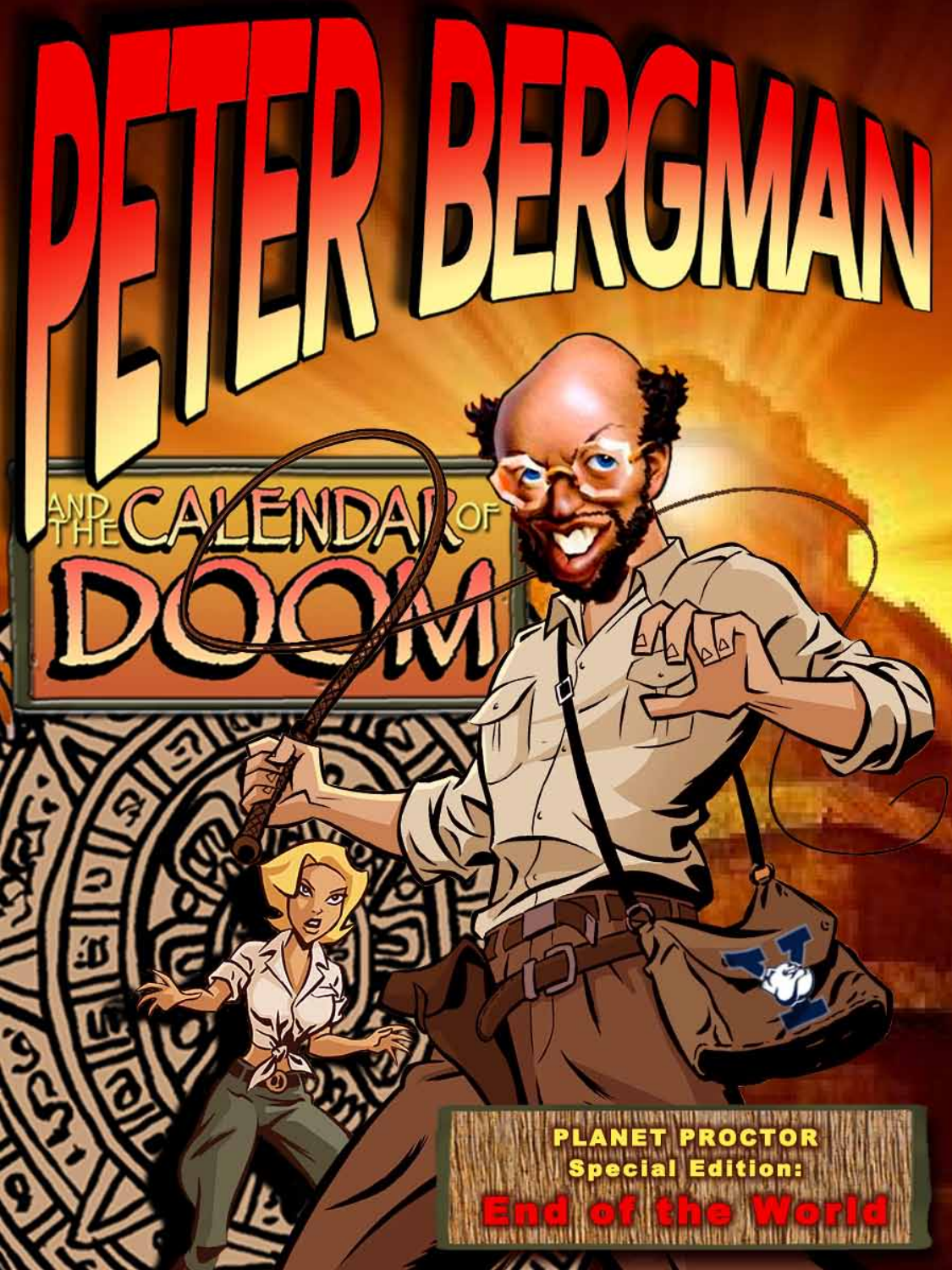

s you all know, I lost my dear friend and beloved Firesign Theatre partner to complications of leukemia on March 9, 2012, after a career that spanned 45 years and included 3 Grammy Nominations and an induction into the Library of Congress for *Don't Crush That Dwarf, Hand Me the Pliers*  as an historical recording. But before all that, I had met Peter Bergman at the Yale Dramat in



1958 where he wrote the lyrics for several musicals penned by **Austin Pendleton**, in which I was featured.

Peter graduated a year ahead of me and we lost touch for a while, so I never knew that he spent a summer in the Yucatan and had actually stumbled upon – and I mean that literally – the ancient Mayan longform calendar that predicts the end of the world as we know it, this coming Friday. But when a career on L.A. alternate FM radio took Pete on the Firesign path, he put the notes and photos along with the diary he kept about his post-graduate adventure in storage; so it was only when his daughter, **Lily**, started going through his belongings that she shared with me the contents of a beat-up cardboard box containing his fantastic, almost unbelieveable South American adventure.

**Peter had traveled to the tiny<br>
village of Caraho-acaca near<br>
Merida, digging into the pre-<br>
ilization to prove his thesis that** village of Caraho-acaca near Merida, digging into the pre-

Columbian civilization to prove his thesis that "The Aztecs Invented the Vacation" – mentioned in the Firesign Theatre documentary *Everything You know is Wrong*. He lived with a local family, the Cohones, who were direct descendants of the ancient Mayans and still followed a lifestyle similar to their ancestors. Indeed, he took several pictures

ON THE COVER  **Australian model Dawn Unda joins Bergman, whose head is drawn by the great Robert Grossman, on his adventure.**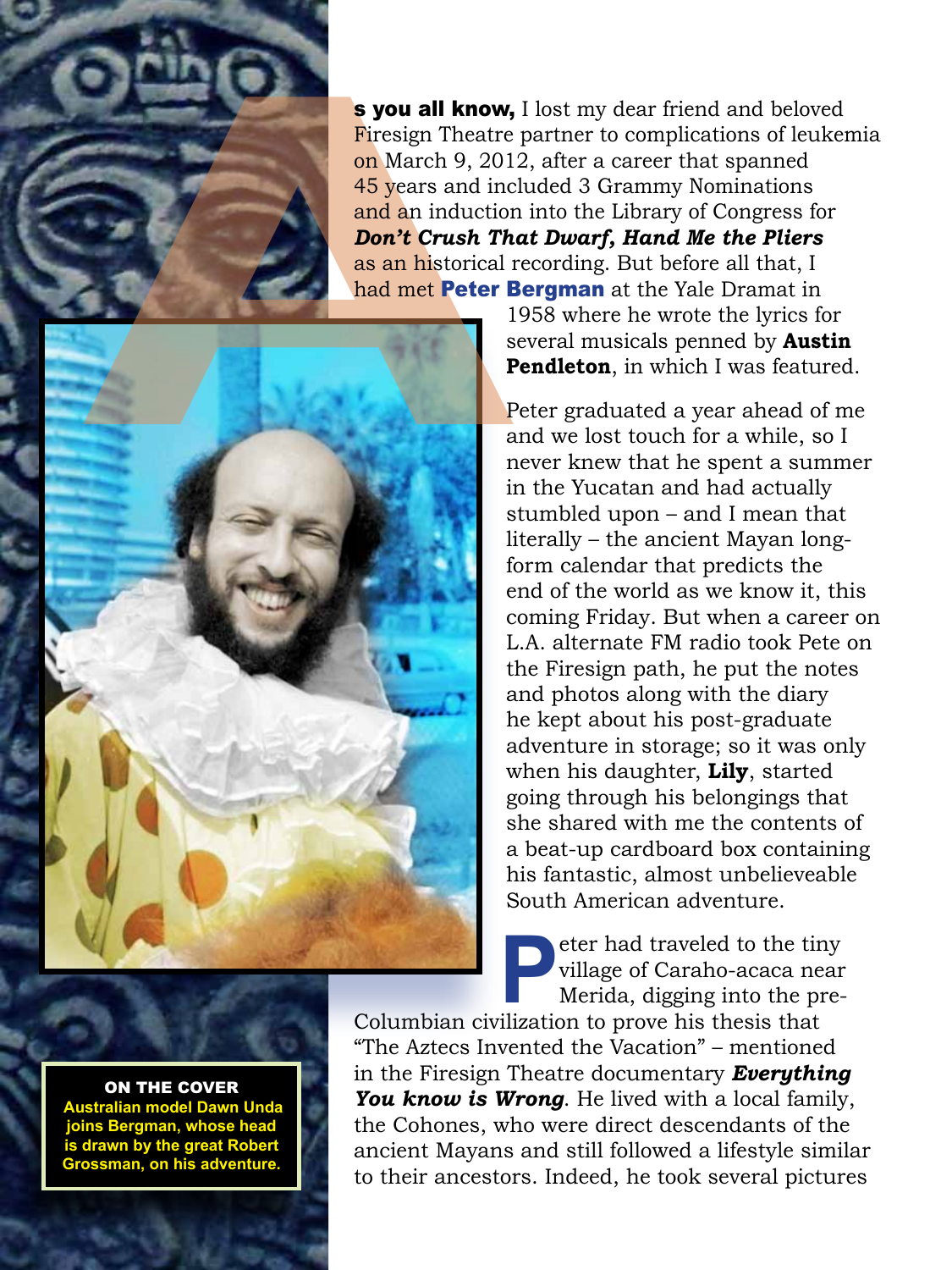NEW CHINATOWN LOS ANGELES CALIF.

BANG THE GONG **Proctor and Bergman with Elizabeth Plumb.**

of their home, which was an homage to the inverted lava-stone pyramid in Tulum – an archeological preserve on the Yucatan coast overlooking the nude swimming beach and miles from the nearest 7-11.

Anyway, while living in the village, he wrote of mouth-watering feasts of marinated Geeko in Patron, which they called Chicken, but tasted like lizard, Mazatlanin garden moles in molé, Cancun-style Anaconda Jerky, and Plucked Plumed Serpents in Plum Sauce, with sides of *Chicitas fritas*, candied spider legs, jellied yams and pan-fried plantains served in fanciful animal and priest-shaped pottery bowls from Ikea – washed down with the local sugarcane rum, called "*Tateech*," which means The Boss, imbibed from disturbingly life-like skulls from Best Buy.

Desserts included sacrificial hearts of palm and palms of hands. Just writing about it makes my stomach growl like the Cohones' pet panther, Gunther.

Peter explains in his diary that **Itchy-potle**, the patriarch of the family, was married to an Australian fashion model named **Dawn Unda**, whom he claimed he "captivated" when they both appeared in a *Vanity Fair* magazine shoot for a perfume ironically named *Captured*. They had 10 female children – many adopted - or "borrowed," as they say – from neighboring tribes, though none of them was over the age of 12. And during the time Peter was there at least one of the girls disappeared – supposedly recruited by a local talent scout – or Headhunter, as they say – for a special midnight tourist show at the temple in *Chichen Itza*, which means in English: "Chicks a Go GO, or CHICKS TO GO." I'm not sure which.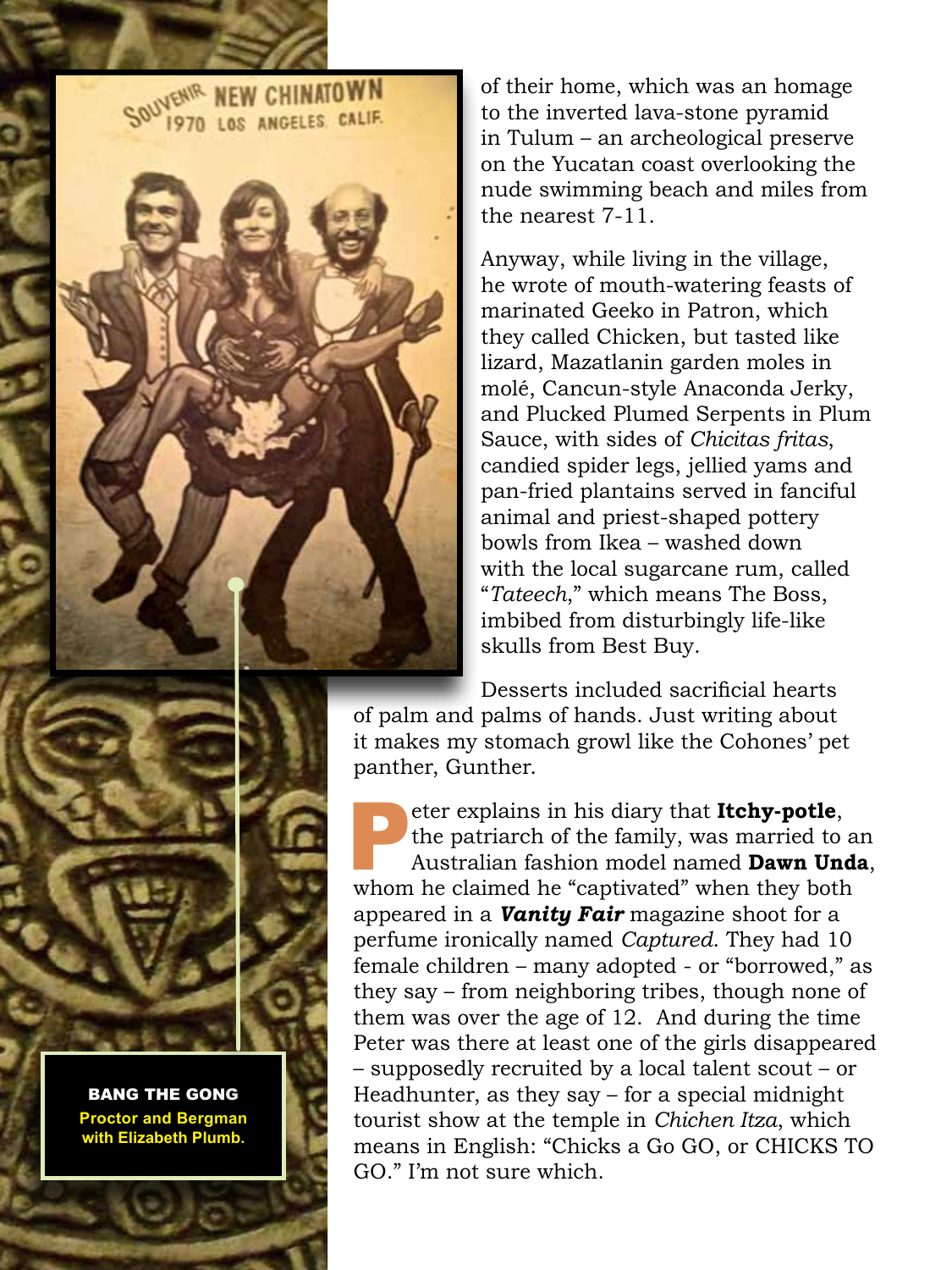## TO TIE-DIE FOR **Bergman the Buffed**



Well, one steamy morning, attired in a fashionable beet-dyed loincloth and a colorful headdress assembled from the feathers of local birds and several squawking parrots rescued from the local shelter, **Itchipotle** led a sleepy Bergman on an unforgettable trip into the dense jungle in search of the fabled Mayan calendar, purportedly carved by his ancient ancestors from the side of a mountain and rolled to an unknown location, now longhidden beneath layers of dense overgrowth and discarded tourist brochures.

utting their way through the impenetrable rain forest, now relatively rain-free and penetrable, and skirting the rowdy film crews shooting the latest **Spielberg** epic, Peter and his guide, who insisted he be called "**Itchi**," trekked on for what seemed like weeks, but was actually

> only 14 days, subsisting on tarantulas, roots, fruits and bats, fruit bats, Evian water and protein bars – until they suddenly came upon a high curved mesa covered with oddly inappropriate **NON TRESSPASSO** signs sprayed onto the very cliffside itself.

> After a mandatory "Student Union" break, they began to scale the face of this tantalizing obstacle; and after an arduous climb, they finally reached the top, just as the blazing sun, or Tanning God, as Itchi called it, sank from view behind a huge canopy of preternatural trees stretching off into the horizon. Thus they prepared to spend the night camped on this relatively safe and alien landscape, exhausted but exhilarated at the prospect of the revelations that might be – well, revealed – by the dawn's early light. And now, I'm going to quote from Peter's Diary:

*A great fatigue suddenly sapped my strength, and as I watched Itchi hack away at the heavy tendrils to create a trench into which he could burrow for the night, I myself noted a kind of natural depression sufficient for me to lay me down, and so I flopped in, my face exposed*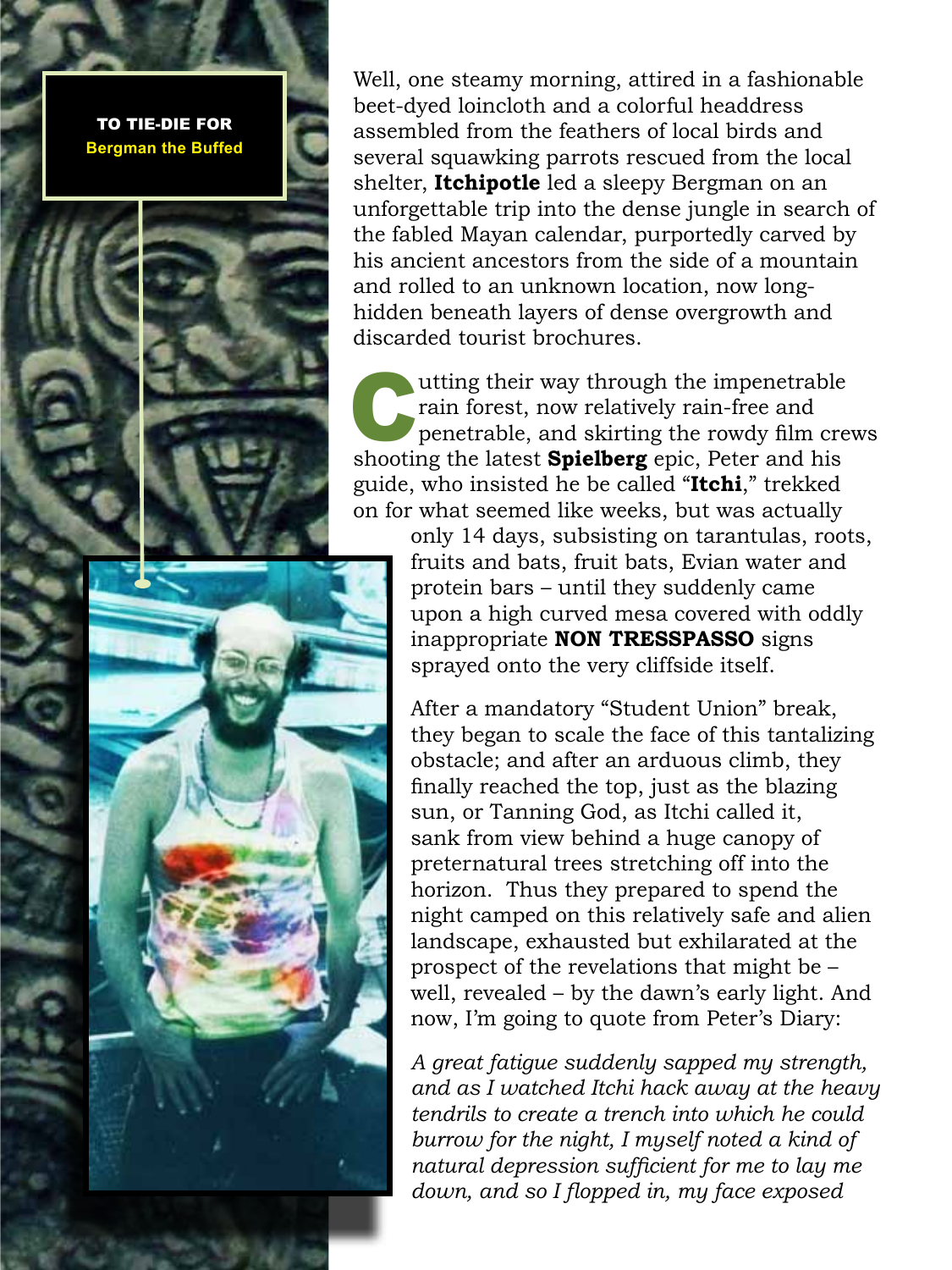## BOBBLEHEADS

**Phil and Peter display their likenesses, created by Robert Grossman for FST's 'Give Us a Break' album.**

*to a darkening sky already sprinkled with slyly winking Mayan God Stars, and was lulled swiftly into sleep, accompanied by the distant roars of feral cats and the seductive hum of insects.*

*My dreams were crowded with jumbled images of ceremonies, incantations, sacrifices, flashes of knives, rivers of blood, hearts and bodies and heads* 

> *tumbling to the earth to lay in ghastly piles, when, suddenly, thunderous rains washed away the blood in scarlet torrents; and then a brightening hot light exploded on the land. I watched in horror as crops shriveled before my sightless eyes, and fields of wheat and ears of golden corn erupted in flames, transforming the neat cultivated fields into a scorched terrain from Hell.*

*But as these horrific images faded, I sensed an enticing warmth subsume my body and fancied that a cool, soothing shadow was cast over me, and through half-opened eyelids, I thought I saw the silhouette of a naked, dark-hued woman wearing the headdress of a Jaguar bending over me, caressing me with soft, smooth hands that made me shiver from the soles of my feet to the crown of my head with expectations of carnal delights. Wonderful! Orgasmic!* 

*And then, I awoke with a shuddering start to discover that I was instead covered with a living, seething frenzy of tiny red ants, crawling over my entire body in angry agitation. I stumbled to my feet, shrieking in terror like a helpless infant, ripping off my insect-infested clothes and slapping and beating at my body! Itchi was startled awake by my unnatural exclamations and rushed to my aid, but he abruptly stopped – backing away in astonishment…*

*"Compadre," he gasped, "Hay una pantera en su parte posterior!"* 



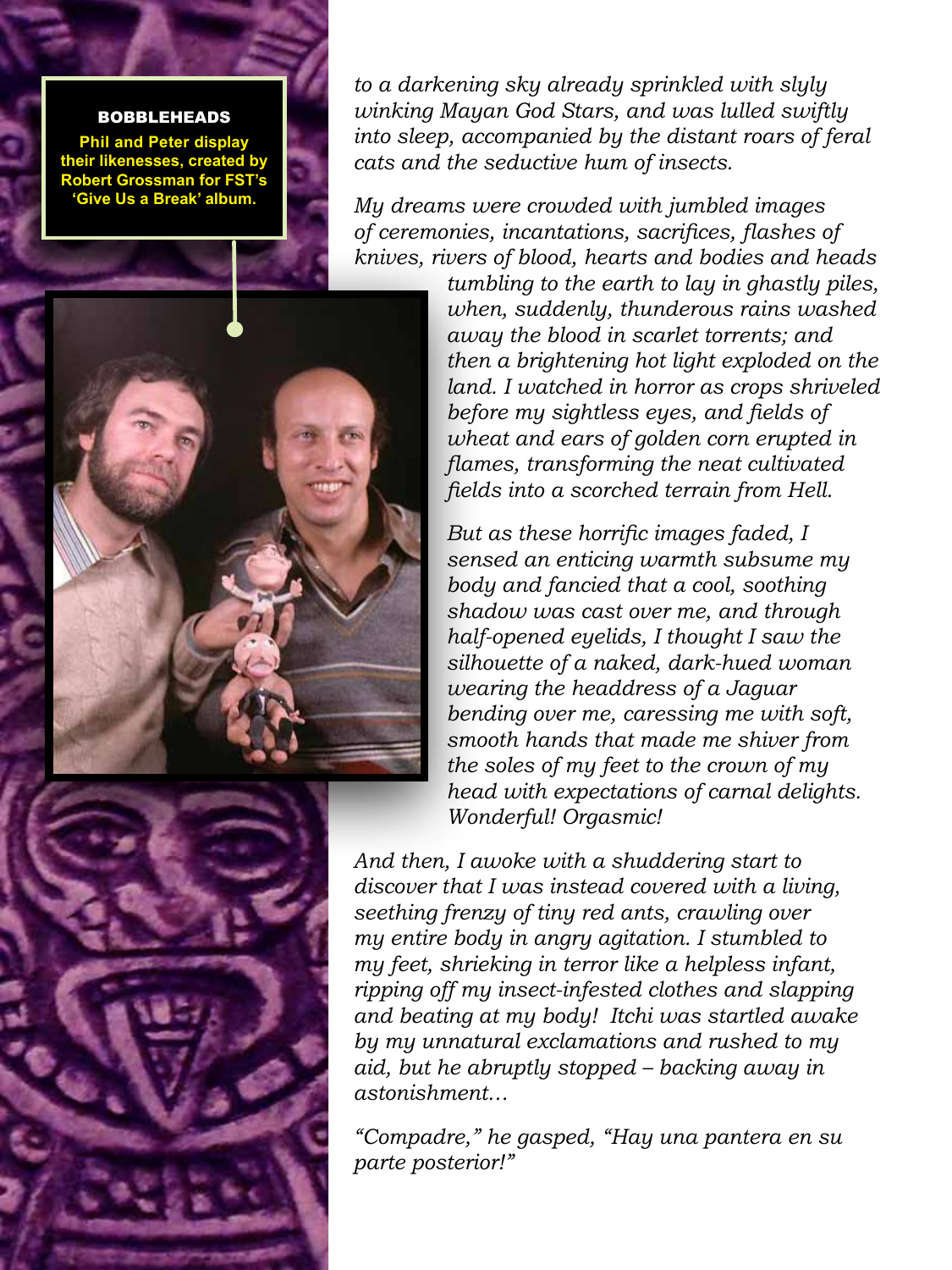

## *"A panther? Behind me?" I cried, twisting in terror. "Donde'?"*

*"No es una pantera viva, mi amigo," Itchi continued. "Es solo la impressión de una."*

Peter had studied Latino<br>
Pronunciation at Yale, so he<br>
grasped what his guide was telling<br>
him but it was still incomprehensible Pronunciation at Yale, so he him, but it was still incomprehensible. "An impression of a panther?" What did that mean? Well, Bergman looked down at the spot where he had chosen to rest – and there, before his incredulous eyes, was an image of a panther crudely engraved in the stone! It had impressed itself upon his skin, through his sweatdrenched shirt as he slept, and was visible still.

"Gracias, Itchi," he managed, still vigorously massaging his back. "I

think we have found it!" But Itchipotle did not understand, so he continued: "El calendario perdido, Itchi! El Calendario Grande de Las Mayas!"

His partner was so shocked, he spoke in English – "Are you sayin' mate," he inquired, in his bizarre Spanish-Australian accent, "that we have discovered the long-lost Mayan Calendar that predicts the end of the world?"

"Fair Dinkum!" Pete exclaimed. "Let's get to work!" And they did. For the next several days, under the blazing eye of the relentless Sun-god, they hacked away with *machetes* at a tangle of jungle vines until at long last they were able to reveal the magnitude of their discovery. There, under his flat sneakered feet, was the fabled calendar of Mayan yore predicting the end of the world, laid bare for all to see, and now it was up to Peter to document and interpret it.

Indeed, as it was described in the native oral

PETER, PAUL, AND HARRY

**Harry Shearer, Paul Krassner, and Pete stand behind the late director Scott Kellman in the 1990s.**

**Read Krassner's article on their project** [HERE](http://www.scpr.org/blogs/offramp/2012/11/28/11282/photos-peter-paul-and-harry-bergman-krassner-and-s/)**.**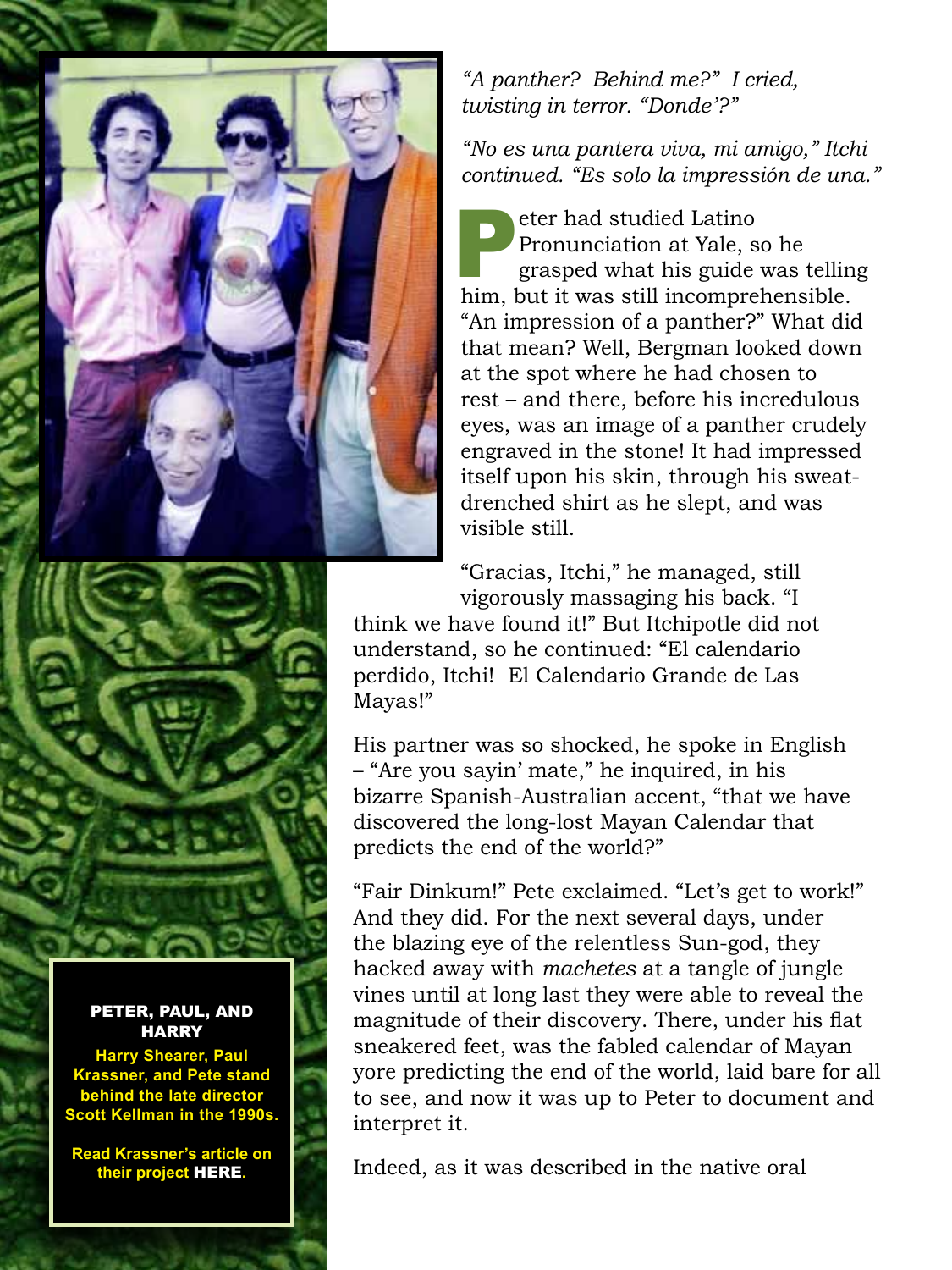history of the region, the massive circular stone calendar had apparently been handchiseled from the face of a nearby limestone mountain by captive warrior-slaves and then rolled down to the present resting place by the same enslaved enemies – or possibly extras from the last **Mel Gibson** movie.

Bergman wrote, "Once we had fully uncovered the massive carved calendar, it was obvious that the inscribed glyphs were chiseled into the limestone in a spiraling pattern leading to the center of the object, where much to my surprise, I discovered a small black hole! In fact, some had predicted that the calendar fortold the world's destruction by ingestion into a Black Hole, and the thought did cross my mind, so I stepped gingerly back. But then curiosity overcame my fears, and I cajoled Itchi into interpreting the symbols surrounding that depression, so he carefully translated each glyph and then announced: 'VUELQUE LA PIEDRA PARA LA CARA DOS.'

ell, after thumbing through his dog-eared<br>Spanish-to-Bergman dictionary and then<br>translating from Dog to English, the Spanish-to-Bergman dictionary and then translating from Dog to English, the message was confirmed. It said, *Turn the stone over for side two*. That massive circular calendar, which ends on December 21, 2012, was, in fact the first long-playing record, or LP as it was called, which later became the accepted method of in-home entertainment long before the creation of the CD. The primitive phonograph needle was embodied by a Mayan Priest, singing each glyph aloud as he walked in an ever-decreasing spiral towards the center of the stone – leading us up to the dreadful

IN THE NICK OF DANGER **Phil, Peter, Phil and David.**